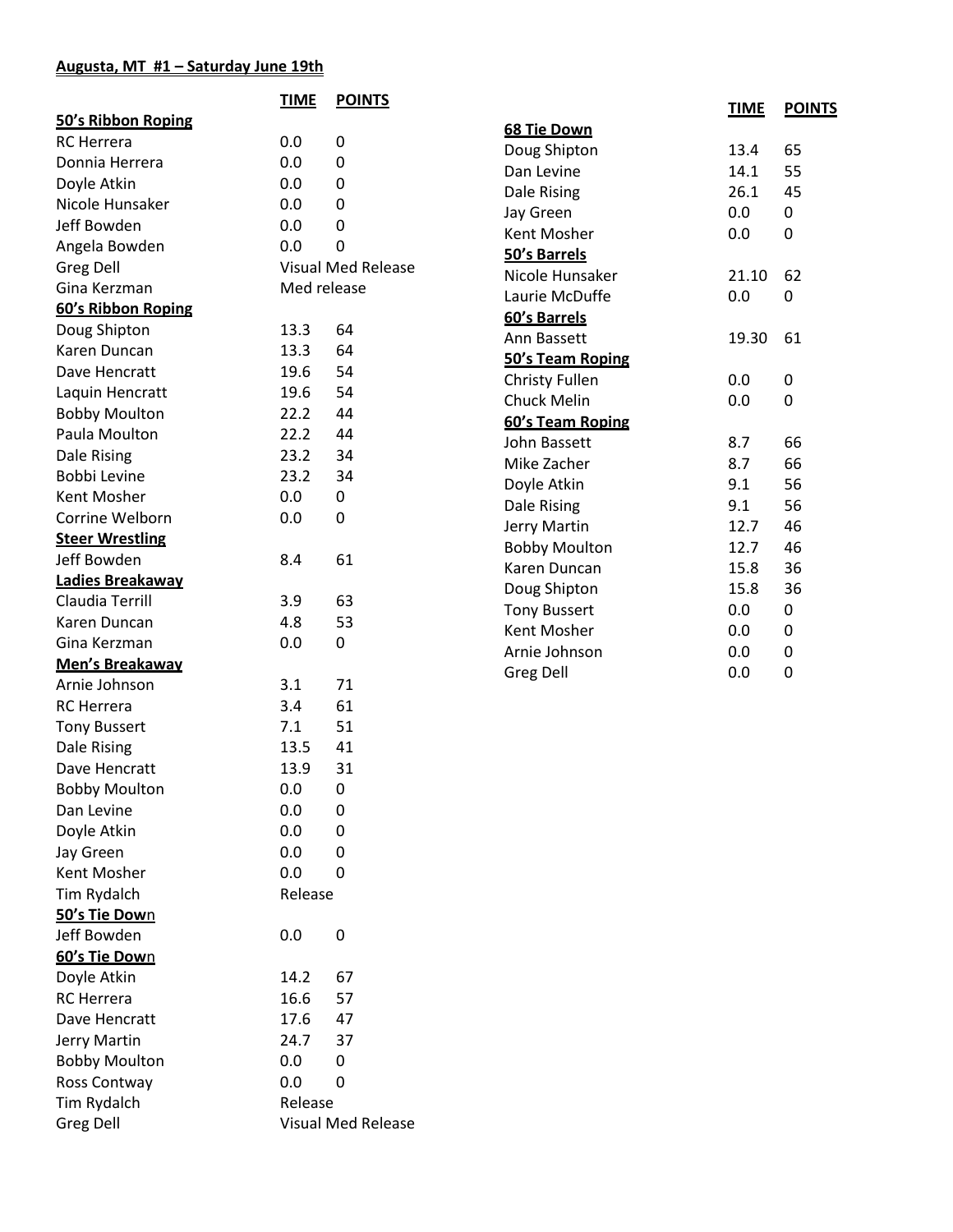## **Augusta, MT #2 – Sunday June 20th**

|                                                   | <b>TIME</b>        | <b>POINTS</b>             |            |
|---------------------------------------------------|--------------------|---------------------------|------------|
| 50's Ribbon Roping                                |                    |                           | <u>60</u>  |
| Doyle Atkin                                       | 40.1               | 63                        | <b>RC</b>  |
| Nichole Hunsaker                                  | 40.1               | 63                        | Da         |
| Jeff Bowden                                       | 57.6               | 53                        | Do         |
| Angela Bowden                                     | 57.6               | 53                        | Ma         |
| <b>RC</b> Herrera                                 | 0.0                | 0                         | Ro         |
| Donnia Herrera                                    | 0.0                | 0                         | Tin        |
| <b>Greg Dell</b>                                  |                    | <b>Visual Med Release</b> | Bo         |
| Gina Kerzman                                      | <b>Med Release</b> |                           | Jer        |
| 60's Ribbon Roping                                |                    |                           | Gr         |
| Doug Shipton                                      | 21.7               | 65                        | 68         |
| Karen Duncan                                      | 21.7               | 65                        | Da         |
| Kent Mosher                                       | 0.0                | 0                         | Do         |
| Corrine Welborn                                   | 0.0                | 0                         | Кe         |
| Dave Hencratt                                     | 0.0                | 0                         | Da         |
| Laquin Hencratt                                   | 0.0                | 0                         | Jay        |
| <b>Bobby Moulton</b>                              | 0.0                | 0                         | 50         |
| Paula Moulton                                     | 0.0                | 0                         | La         |
| Dale Rising                                       | 0.0                | 0                         | <b>Nio</b> |
| Bobbi Levine                                      | 0.0                | 0                         | 60         |
| <b>Steer Wrestling</b>                            |                    |                           | Ka:        |
| Jeff Bowden                                       | 15.6               | 61                        | An         |
| Ladies Breakaway                                  |                    |                           | <u>68</u>  |
| Kass Aja                                          | 0.0                | 0                         | Bo         |
| Gina Kerzman                                      | 0.0                | 0                         | 50         |
| Karen Duncan                                      | 0.0                | 0                         | Ch         |
| Claudia Terrill<br>Raining rodeo moved we owe her |                    |                           | Ch         |
| <b>Men's Breakaway</b>                            |                    |                           | 50         |
| <b>Bobby Moulton</b>                              | 5.4                | 71                        | Ka         |
| Dale Rising                                       | 5.9                | 61                        | Do         |
| Dan Levine                                        | 12.3               | 51                        | Joł        |
| RC Herrera                                        | 13.6 41            |                           | Mi         |
| <b>Tony Bussert</b>                               | 0.0                | 0                         | Do         |
| Kent Mosher                                       | 0.0                | 0                         | Da         |
| Doyle Atkin                                       | 0.0                | 0                         | Arı        |
| Arnie Johnson                                     | 0.0                | 0                         | Da         |
| Tim Rydalch                                       | 0.0                | 0                         | <b>RC</b>  |
| Jay Green                                         | 0.0                | 0                         | Ma         |
| Dave Hencratt                                     | 0.0                | 0                         | To         |
| 50's Tie Down                                     |                    |                           | Кe         |
| Jeff Bowden +10                                   | 34.4               | 61                        | Jer        |

| 60's Tie Down          |                               |    |
|------------------------|-------------------------------|----|
| <b>RC</b> Herrera      | 12.3                          | 68 |
| Dave Hencratt          | 17.6                          | 58 |
| Doyle Atkin            | 26.6                          | 48 |
| Mark Strickland        | 31.6                          | 38 |
| Ross Contway           | $0.0\,$                       | 0  |
| Tim Rydalch            | $0.0\,$                       | 0  |
| <b>Bobby Moulton</b>   | $0.0\,$                       | 0  |
| Jerry Martin           | $0.0\,$                       | 0  |
| <b>Greg Dell</b>       | <b>Visual Medical Release</b> |    |
| 68+ Tie Down           |                               |    |
| Dan Levine             | 13.2                          | 65 |
| Doug Shipton           | 21.1                          | 55 |
| Kent Mosher            | 32.6                          | 45 |
| Dale Rising            | 44.6                          | 35 |
| Jay Green              | 0.0                           | 0  |
| 50's Barrels           |                               |    |
| Laurie McDuffe         | 21.95                         | 62 |
| Nichole Hunsaker       | 22.41                         | 52 |
| 60's Barrels           |                               |    |
| Kass Aja               | 25.99                         | 63 |
| Ann Bassett            | 30.17                         | 53 |
| <u>68+ Barrels</u>     |                               |    |
| Bobbi Levine           | 21.53                         | 61 |
| 50's Team Roping       |                               |    |
| Christy Fullen +10     | 18.5                          | 61 |
| Chuck Melin +10        | 18.5                          | 61 |
| 50's Team Roping       |                               |    |
| Karen Duncan           | 0.0                           | 0  |
| Doug Shipton           | 0.0                           | 0  |
| John Bassett           | 0.0                           | 0  |
| Michael Zacher         | 0.0                           | 0  |
| Doyle Atkins           | 0.0                           | 0  |
| Dale Rising            | 0.0                           | 0  |
| Arnie Johnson          | 0.0                           | 0  |
| Dan Levine             | 0.0                           | 0  |
| <b>RC</b> Herrera      | 0.0                           | 0  |
| <b>Mark Strickland</b> | 0.0                           | 0  |
| <b>Tony Bussert</b>    | 0.0                           | 0  |
| Kent Mosher            | 0.0                           | 0  |
| Jerry Martin           | 0.0                           | 0  |
| <b>Bobby Moulton</b>   | 0.0                           | 0  |
|                        |                               |    |

**TIME POINTS**